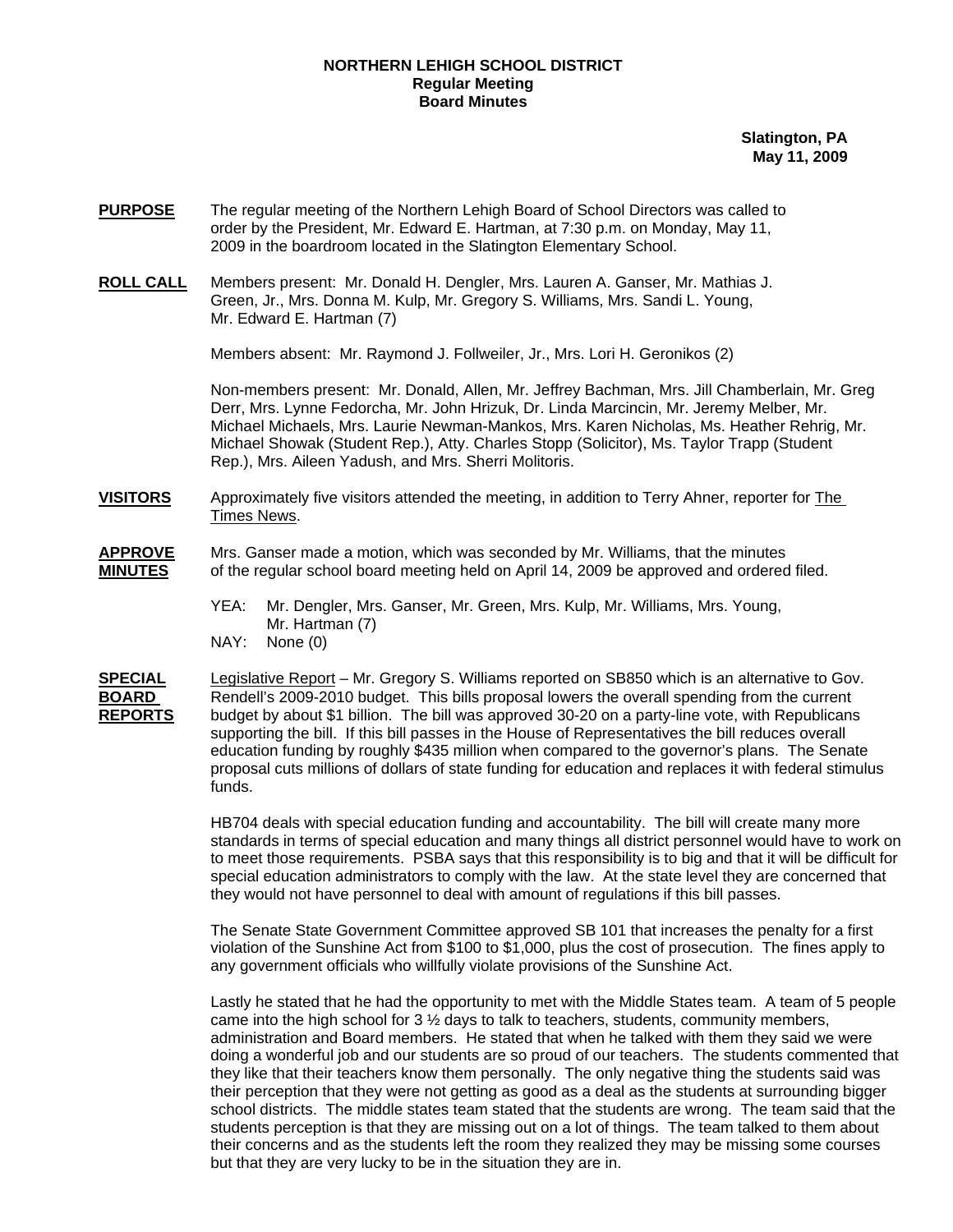**SPECIAL** Lehigh Carbon Community College – Mr. Mathias J. Green, Jr. stated that Northampton **BOARD** County Community College and Lehigh Carbon Community College had a joint dinner. **REPORTS** Trustees, administrators, legislators and approximately 40 students attended the event. **(cont.)** He stated that it was a very positive meeting.

#### Committee Reports and/or Meetings

Minutes of the Policy/Education meeting held on May 4, 2009 was distributed. Minutes of the Technology Buildings and Grounds meeting held on May 6, 2009 was distributed.

Minutes of the Finance Committee meetings held on May 6, 2009 was distributed.

#### Student Representatives to the Board Report

 Mr. Michael Showak and Mrs. Taylor Trapp distributed their written student representative report and verbally reported on its contents.

Solicitor's Report – Attorney Charles Stopp forwarded information for review to the Superintendent concerning bargaining related issues and the ethics act as it relates to sub class provisions.

Federal and Other Programs Update – Mrs. Lynne B. Fedorcha introduced Mrs. Lieberman who is advisor for the Middle School Gifted Program. These students presented a PowerPoint presentation on the need for a Breakfast Program at the Middle School.

Mrs. Fedorcha reported that the AYP website is now operational. The Northern Lehigh School District Special Education Plan Committee members have already been appointed by NLEA and Administration. There are three other mandated members that need to be appointed. They are a parent or parents of children attending the school district, local business representative and other individuals representing the community. These other members must be approved by the Board of Education. This committee is responsible for the professional development plan for the district.

Slatington Elementary has their Science and Technology Showcase on May 29<sup>th</sup>.

Mrs. Fedorcha distributed the district's Equity Plan and Pandemic Influenza Contingency Plan for board review. The Equity Plan will be attached to School Board Policy #404 as an Administrative Regulation.

Dr. Marcincin stated that the Slatington Elementary  $6<sup>th</sup>$  Sense Team finished in first place.

Business Manager's Report – Mr. Jeremy G. Melber stated that on the agenda for approval this evening is district bills, budgetary transfers and the appointment of Sweet, Stevens, Williams & Katz as special counsel for the 2009-2010 school year. The last item on the board agenda for approval is the 2009-2010 Proposed Final Budget, which represents a .6 mill increase.

Superintendent's Report – Mr. Michael W. Michaels He recognized that last week was National Teacher Appreciation Week.

He informed the Board that the Act 80 Day has been approved and that seniors will be able to graduate on June 12, 2009.

He asked the Board for feedback concerning the issue of Diamond Street and Snyder Avenue being one way. He stated this is a big issue at Borough Council Meetings.

Mr. Michaels stated that on this evening's agenda is the retirement motion of Mrs. Lynne Fedorcha. He thanked her for 26 years of service to the district. He stated that it has been a pleasure working with her and she has been very helpful and an asset to him. He asked Mr. Hartman that when the Board accepts her resignation, they accept it with regrets. He stated that it will be a difficult task to replace her and that he will miss their chats and her guidance. Mr. Hartman stated that the Board wishes her well in her retirement and in whatever she chooses to do.

Mr. Hartman stated that the board was in executive session prior to tonight's regular school board meeting to discuss personnel issues.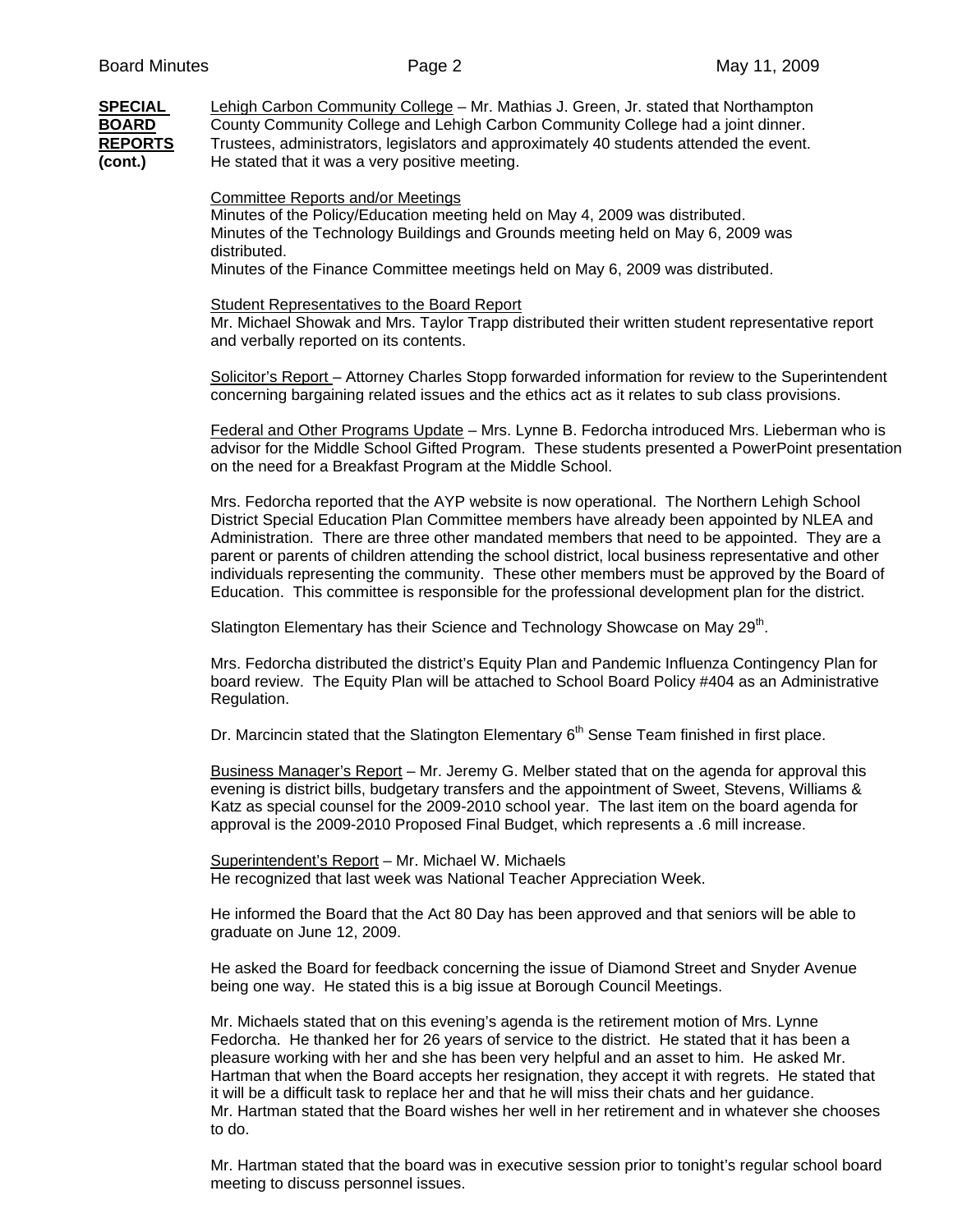| Administrative Eric Schmidt<br><b>Transfer</b>      | From:<br>To:<br>Salary:<br>Effective:                                                                                                                                                                                                                                                                                                                                                            | High School English<br>High School Librarian, replacing Doug Reynolds who<br>has resigned<br>\$42,500 (Step 5 Bachelors on the 2009-2010 CBA<br>Salary Schedule)<br>August 31, 2009 |  |  |  |
|-----------------------------------------------------|--------------------------------------------------------------------------------------------------------------------------------------------------------------------------------------------------------------------------------------------------------------------------------------------------------------------------------------------------------------------------------------------------|-------------------------------------------------------------------------------------------------------------------------------------------------------------------------------------|--|--|--|
| Resignation/<br>Retirement<br>L. Fedorcha           | Accept, with regrets, the resignation of Lynne B. Fedorcha from her position as Director of<br>Curriculum and Instruction, effective the end of the work day, June 29, 2009. At this time<br>she will begin her retirement form the Northern Lehigh School District after 26 years of service.                                                                                                   |                                                                                                                                                                                     |  |  |  |
| Resignation                                         | Accept the resignation of Candice Saville (Longworth) from her position as Assistant Girl's<br>Soccer Coach for the 2008-2009 season effective April 8, 2009.                                                                                                                                                                                                                                    |                                                                                                                                                                                     |  |  |  |
| Rescind<br>Coach                                    | Rescind the appointment of Candice Saville (Longworth) as Assistant Boy's Soccer                                                                                                                                                                                                                                                                                                                 |                                                                                                                                                                                     |  |  |  |
| Appointment                                         | for the 2009-2010 season which was approved on the December 2, 2008 board agenda.                                                                                                                                                                                                                                                                                                                |                                                                                                                                                                                     |  |  |  |
|                                                     | Rescind the appointment of Jennifer Nenscel as High School Cook's Helper, which was<br>approved on the April 14, 2009 board agenda. Ms. Nenscel refused the position.                                                                                                                                                                                                                            |                                                                                                                                                                                     |  |  |  |
| Co-Curricular<br>Appointment<br>2008-2009           | Approve the following list of individuals as Assistant Girl's Soccer Coaches for the remainder<br>of the 2008-2009 girls soccer season. Each individuals salary will be pro-rated based on<br>the number of days worked. Their combined salaries will not be more than the remaining<br>balance to be paid for the 2008-2009 season for the assistant girl's soccer coach position.              |                                                                                                                                                                                     |  |  |  |
|                                                     | <b>Theresa Corcoran</b><br>Marshelle George<br>Kelly Follweiler<br>Patty Jones                                                                                                                                                                                                                                                                                                                   |                                                                                                                                                                                     |  |  |  |
| Assistant<br>Athletic<br><b>Director</b><br>J. Tout | Approve the appointment of Joseph Tout as Assistant Athletic Director effective May 11,<br>2009 and continue for the remainder of the 2008-2009 school year. Mr. Tout will be<br>replacing Mr. Reynolds who resigned from this position effective the end of the work day,<br>April 24, 2009. Mr. Tout's salary will be prorated for the remainder of the school year<br>effective May 11, 2009. |                                                                                                                                                                                     |  |  |  |
| Family<br>Medical<br>Leave                          | Approve the request of Connie Andrews, Slatington Elementary Cook, to take a 12 week<br>family medical leave beginning on April 29, 2009. She will be using her accumulated sick<br>days in conjunction with her family medical leave. She would further request an unpaid leave<br>of absence if she is not released to return to work at the end of her family medical leave.                  |                                                                                                                                                                                     |  |  |  |
| Substitute -<br>Instructional                       | Approve the following substitute teacher for the 2008-2009 school year at the 2008-2009<br>substitute teacher rates as approved on the Supplementary Personnel Salary Schedule:                                                                                                                                                                                                                  |                                                                                                                                                                                     |  |  |  |
|                                                     | Jenna Hoffman - Health and Physical Education<br>Kaitlin Jones* - Elementary & ESL<br>Katherine DeBias* - Elementary & Special Education<br>Joseph Scheller* - Music K-12<br>*Pending Verification of Documents                                                                                                                                                                                  |                                                                                                                                                                                     |  |  |  |
| Non-<br>Instructional<br>Schedule:                  |                                                                                                                                                                                                                                                                                                                                                                                                  | Approve the following individuals as substitute aide for the 2008-2009 school year at the<br>2008-2009 substitute rate as approved on the Supplementary Personnel Salary            |  |  |  |

# **PERSONNEL** Mr. Green made a motion, which was seconded by Mrs. Ganser, that the Board of Education approves the following personnel items: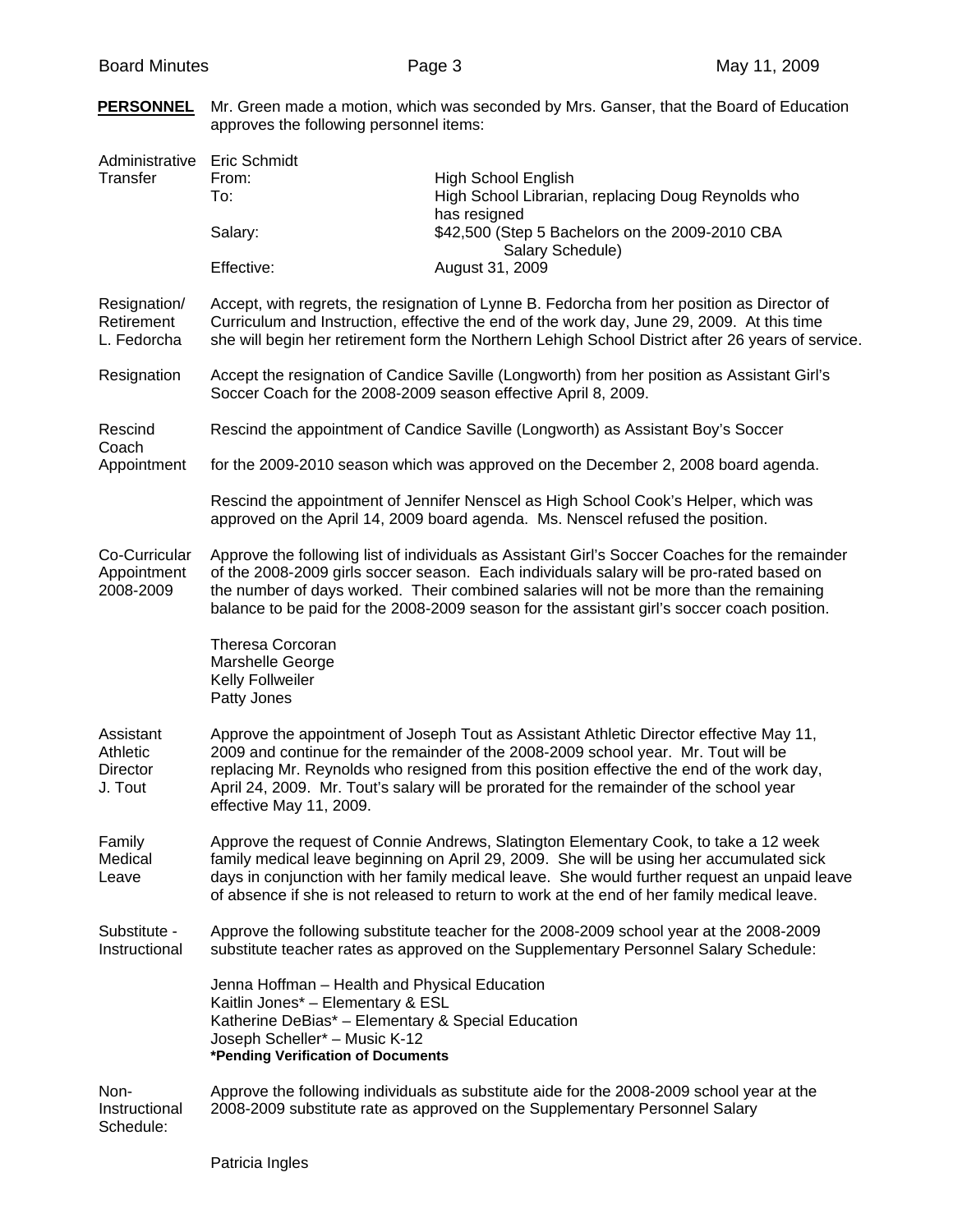| <b>PERSONNEL</b><br>(cont.)<br>Interim<br><b>Head Cook</b><br>W. Shirk | Approve the recommendation of the administration to appoint Wendy Shirk, cook's helper<br>at the Middle School, as head cook during the absence of Bonita Haydt, effective April 20,<br>2009. Mrs. Shirk will be in this position until the doctor releases Mrs. Haydt to assume<br>her regular duties as head cook. |  |  |  |  |
|------------------------------------------------------------------------|----------------------------------------------------------------------------------------------------------------------------------------------------------------------------------------------------------------------------------------------------------------------------------------------------------------------|--|--|--|--|
| Resignation<br>L. Henritzy                                             | Accept the resignation of Lori Henritzy, Slatington Elementary Title I Aide, from her<br>position effective May 25, 2009. Mrs. Henritzy has accepted a job in the tax office at<br>Parkland School District.                                                                                                         |  |  |  |  |
| Substitute<br>Non-<br>Schedule:                                        | Approve the following individual as substitute aide for the 2008-2009 school year at the<br>2008-2009 substitute rate as approved on the Supplementary Personnel Salary                                                                                                                                              |  |  |  |  |
| Instructional                                                          | Kaitlin Jones*<br>*Pending Verification of Documents                                                                                                                                                                                                                                                                 |  |  |  |  |
|                                                                        | Mrs. Ganser thanked Mrs. Fedorcha for her years of dedication to the district.                                                                                                                                                                                                                                       |  |  |  |  |
|                                                                        | YEA:<br>Mr. Dengler, Mrs. Ganser, Mr. Green, Mrs. Kulp, Mr. Williams, Mrs. Young,<br>Mr. Hartman (7)                                                                                                                                                                                                                 |  |  |  |  |
|                                                                        | None (0)<br>NAY:                                                                                                                                                                                                                                                                                                     |  |  |  |  |
| <b>CONFER-</b><br><b>ENCES</b>                                         | Mr. Williams made a motion, which was seconded by Mrs. Kulp, that the Board of Education<br>approves the following conference items:                                                                                                                                                                                 |  |  |  |  |
|                                                                        | Deanna Quay - The Teaching of AP-Chemistry - July 21 - 25, 2009 - Wilkes University,<br>Wilkes-Barre, PA - Registration: \$1,055.00, Travel: \$43.80, Lodging: \$345.00, Meals:<br>\$166.25 - Total Approximate Cost: \$1,610.05 - Funding: ACT Grant                                                                |  |  |  |  |
|                                                                        | Mathias Green - PSBA School Design & Construction Conference - May 7-8, 2009 -<br>Pennsylvania Convention Center, Philadelphia, PA - Registration: \$299.00, Travel:<br>\$142.00, Lodging: \$440.06, Meals: \$35.00 - Total Approximate Cost: \$916.06 -<br>Funding: Board Budget                                    |  |  |  |  |
|                                                                        | YEA:<br>Mr. Dengler, Mrs. Ganser, Mr. Green, Mrs. Kulp, Mr. Williams, Mrs. Young,<br>Mr. Hartman (7)<br>NAY:<br>None (0)                                                                                                                                                                                             |  |  |  |  |
| <b>POLICY</b><br>Education                                             | Mr. Williams made a motion, which was seconded by Mrs. Ganser, that the Board of<br>approves the following policy items:                                                                                                                                                                                             |  |  |  |  |
| <b>Board Policy</b><br><b>First Reading</b>                            | Approve school board policy #810.01 - Operations - Drug and Alcohol Requirements for<br>Transportation Personnel, as presented after first reading.                                                                                                                                                                  |  |  |  |  |
|                                                                        | Approve school board policy #104 - Programs - Nondiscrimination In Employment and<br>Contract Practices, as presented after first reading.                                                                                                                                                                           |  |  |  |  |
|                                                                        | Approve school board policy #138 - Programs - Limited English Proficiency Program as<br>presented after first reading.                                                                                                                                                                                               |  |  |  |  |
| Homebound<br>Instruction                                               | It is recommended that he Board of Education grant homebound instruction for a 12 <sup>th</sup><br>grade student, Student No. 990031, for five hours per week, effective April 1, 2009 and<br>continuing for the remainder of the 2008-2009 school year.                                                             |  |  |  |  |
|                                                                        | YEA:<br>Mr. Dengler, Mrs. Ganser, Mr. Green, Mrs. Kulp, Mr. Williams, Mrs. Young,<br>Mr. Hartman (7)<br>NAY:<br>None (0)                                                                                                                                                                                             |  |  |  |  |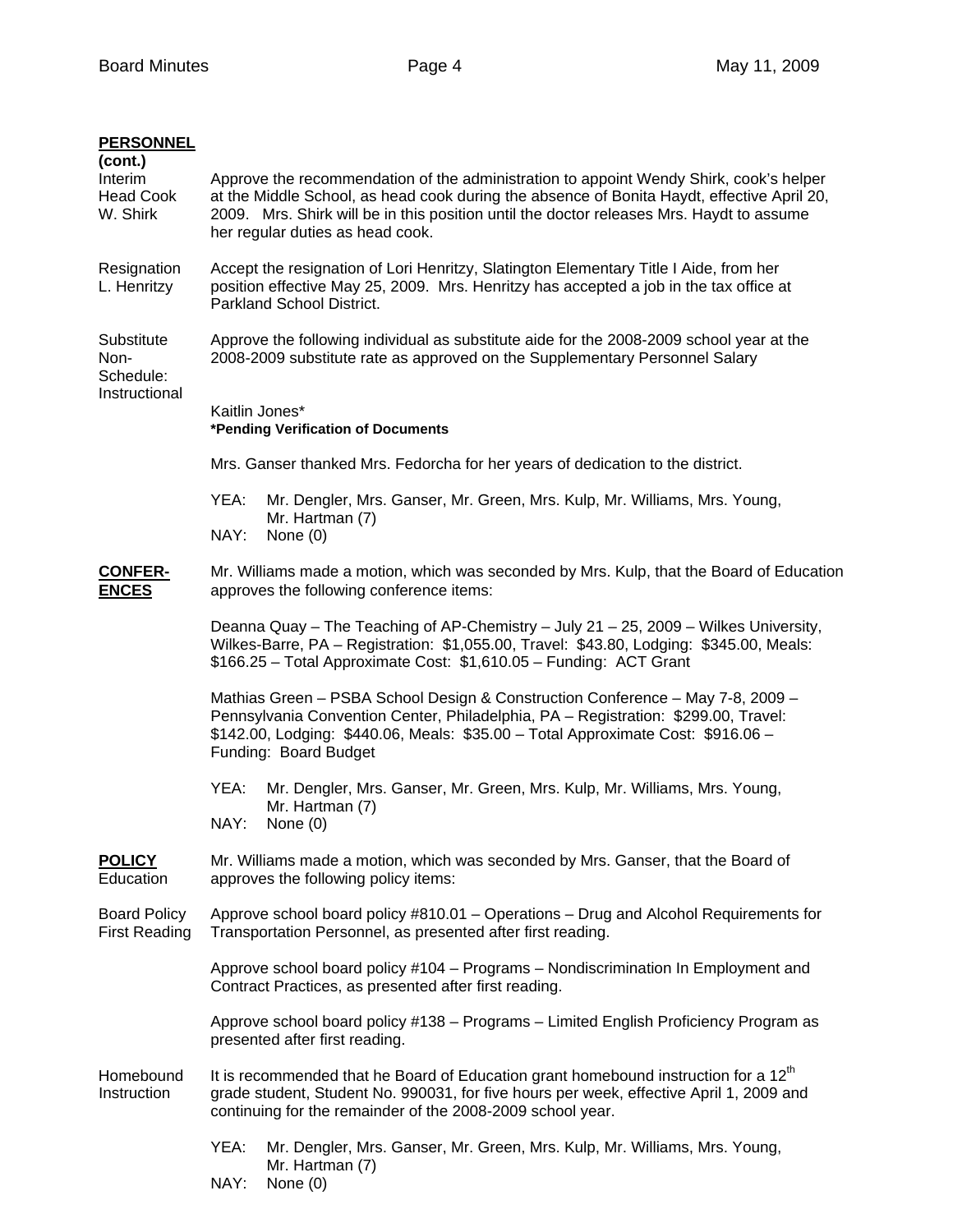| <b>CURRIC-</b><br><b>ULUM AND</b><br><b>INSTRUC-</b>                                                                         | Mr. Dengler made a motion, which was seconded by Mr. Green, that the Board of Education<br>approves the following curriculum and instruction items:                                                                                                                                                                                                                                                                                                                                                                                                                                                                                                                                                                                                                                                                                                                   |  |  |
|------------------------------------------------------------------------------------------------------------------------------|-----------------------------------------------------------------------------------------------------------------------------------------------------------------------------------------------------------------------------------------------------------------------------------------------------------------------------------------------------------------------------------------------------------------------------------------------------------------------------------------------------------------------------------------------------------------------------------------------------------------------------------------------------------------------------------------------------------------------------------------------------------------------------------------------------------------------------------------------------------------------|--|--|
| <b>TION</b><br>Agreement<br>Northern East<br>our                                                                             | Approve to authorize proper officials to execute an Affiliation Agreement between<br>Lehigh School District and East Stroudsburg University for a teacher preparation<br>program. Stroudsburg This program allows students at East Stroudsburg University to student teach in                                                                                                                                                                                                                                                                                                                                                                                                                                                                                                                                                                                         |  |  |
| Univ. Student<br>Teacher<br>Program                                                                                          | district in order for them to complete their practicum hours needed for graduation. This<br>agreement will commence on July 1, 2009 and will end of June 30, 2014.                                                                                                                                                                                                                                                                                                                                                                                                                                                                                                                                                                                                                                                                                                    |  |  |
| PATH PA<br>Treatment &<br><b>Healing Cntr</b><br>Agreement                                                                   | Approve to authorize proper officials to enter into an agreement between the Northern<br>Lehigh School District and the PATH PA Treatment & Healing Center for the purpose of<br>furnishing educational services for disruptive students for the 2009-2010 school year.                                                                                                                                                                                                                                                                                                                                                                                                                                                                                                                                                                                               |  |  |
|                                                                                                                              | YEA:<br>Mr. Dengler, Mrs. Ganser, Mr. Green, Mrs. Kulp, Mr. Williams, Mrs. Young,<br>Mr. Hartman (7)<br>NAY:<br>None (0)                                                                                                                                                                                                                                                                                                                                                                                                                                                                                                                                                                                                                                                                                                                                              |  |  |
| <b>NEW</b><br><b>BUSINESS</b>                                                                                                | Mr. Dengler made a motion, which was seconded by Mrs. Kulp, that the Board of Education<br>approves the following new business item:                                                                                                                                                                                                                                                                                                                                                                                                                                                                                                                                                                                                                                                                                                                                  |  |  |
| Resolution<br>Lehigh Career<br>& Technical<br>Institute $-$<br>Purchase of<br>Elberta $St -$<br><b>Total Cost</b><br>\$5,000 | RESOLVED, that, the Lehigh Career & Technical Institute, formerly the Lehigh County<br>Area Vocational-Technical School, established and existing under a certain Operating<br>Agreement (the "Agreement"), dated as of July 1, 1966, as amended, between the<br>Allentown School District, Catasauqua Area School District, East Penn School District,<br>Northern Lehigh School District, Northwestern Lehigh School District, Parkland School<br>District, Salisbury Township School District, Southern Lehigh School District, and<br>Whitehall-Coplay School District, be and hereby is authorized to purchase a piece of land<br>referred to as Elberta Street, Lehigh County Deed Book 1558, page 988, from KidsPeace<br>Corporation for a cost of five thousand dollars (\$5,000) in accordance with Section 2.3 of<br>the Articles of Agreement, as amended. |  |  |
|                                                                                                                              | YEA:<br>Mr. Dengler, Mrs. Ganser, Mr. Green, Mrs. Kulp, Mr. Williams, Mrs. Young,<br>Mr. Hartman (7)<br>NAY:<br>None (0)                                                                                                                                                                                                                                                                                                                                                                                                                                                                                                                                                                                                                                                                                                                                              |  |  |
| <b>FINANCIAL</b>                                                                                                             | Mrs. Ganser made a motion, which was seconded by Mr. Green, that the Board of Education<br>approves the following financial items:                                                                                                                                                                                                                                                                                                                                                                                                                                                                                                                                                                                                                                                                                                                                    |  |  |
| List Of<br><b>Bills</b>                                                                                                      | Approve the Following List of Bills:<br>General Fund month of April<br>Athletic Fund month of April<br>Refreshment Stand Fund month of April<br>Cafeteria Fund month of April                                                                                                                                                                                                                                                                                                                                                                                                                                                                                                                                                                                                                                                                                         |  |  |
| Financial<br>Reports                                                                                                         | Approve the Following Financial Reports:<br>General Fund months of April<br>NLMS Student Activities Account month of April<br>NLHS Student Activities and Scholarship Account for the month of March                                                                                                                                                                                                                                                                                                                                                                                                                                                                                                                                                                                                                                                                  |  |  |
| Athlete<br><b>OAA Physical Co-</b>                                                                                           | Approve the co-payment amount for student athletes receiving a sports physical from<br>during the 2009-2010 school year at a cost of \$5.00 per student in accordance                                                                                                                                                                                                                                                                                                                                                                                                                                                                                                                                                                                                                                                                                                 |  |  |

with school Payment Amt board policy #122.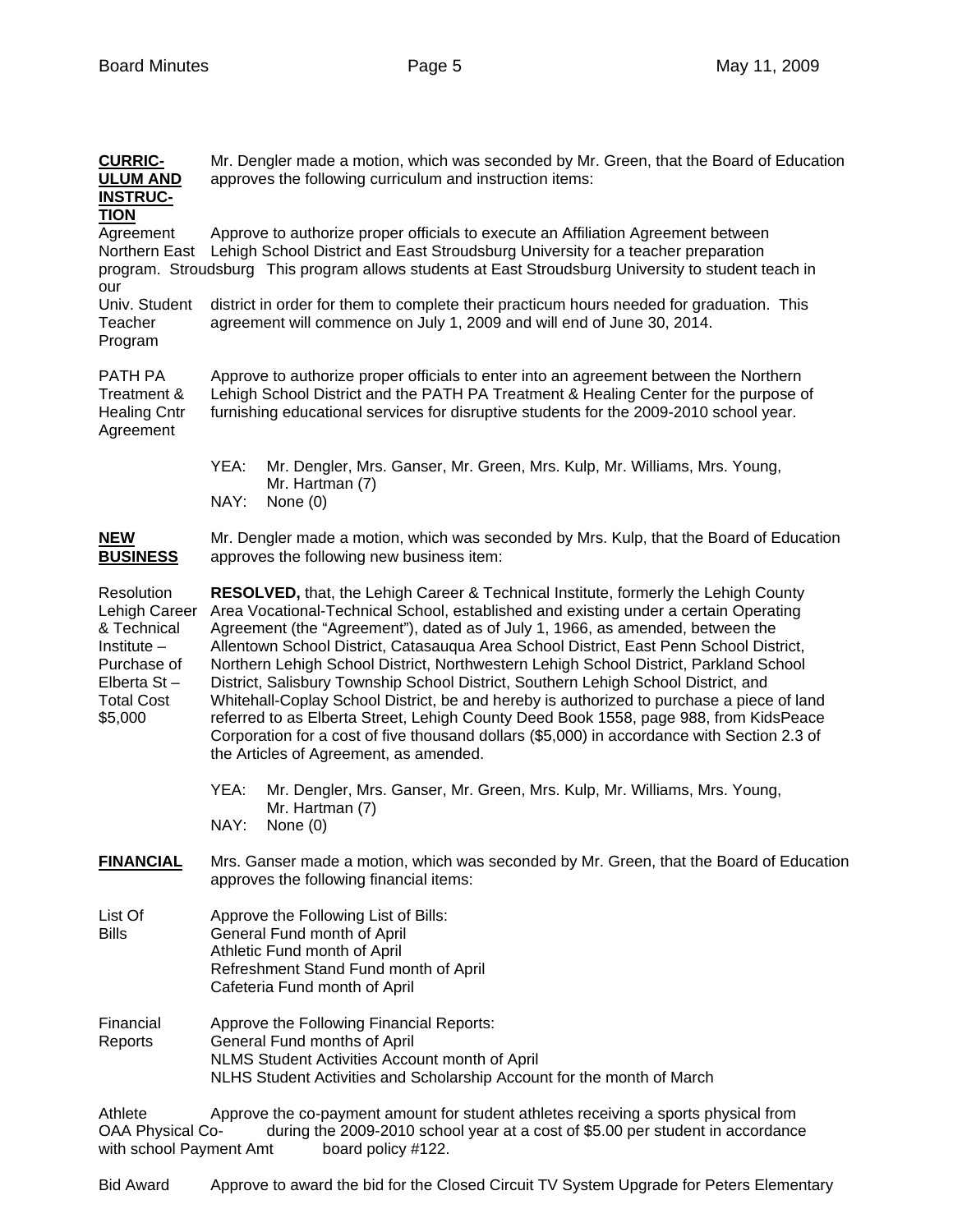| <b>PE Closed</b><br>Circuit TV                                                                                 | School to Communications Systems, Inc of Allentown, PA at a total bid amount of \$55,408.00.                                                                                                                                                                                                                                                                                                                   |                                                                                                            |  |  |  |
|----------------------------------------------------------------------------------------------------------------|----------------------------------------------------------------------------------------------------------------------------------------------------------------------------------------------------------------------------------------------------------------------------------------------------------------------------------------------------------------------------------------------------------------|------------------------------------------------------------------------------------------------------------|--|--|--|
| <b>FINANCIAL</b><br>(cont.)<br>Agreement<br>D'Huy<br>Engineers<br><b>Review Bids</b><br><b>From Architects</b> | Approve to enter into an agreement with D'Huy Engineers as consultants to review the<br>bids for Architects for the Slatington Elementary School Construction Project at a cost of<br>\$28,000.00. This approval is pending final review of agreement with D'Huy Engineers by<br>the Board Solicitor.                                                                                                          |                                                                                                            |  |  |  |
| <b>Budgetary</b><br><b>Transfers</b>                                                                           | Approve budgetary transfers for the 2008-2009 school year including any budgetary<br>transfers for the end of year audit.                                                                                                                                                                                                                                                                                      |                                                                                                            |  |  |  |
| Appoint<br>2009-Sweet,<br>Katz                                                                                 | Approve to appoint Sweet, Stevens, Williams & Katz, LLP as special counsel for the<br>2010 school year. The hourly rate for non-routine matters will be<br>\$175.00 per hour. The Stevens,<br>rate for routine or general advice will be \$130.00<br>per hour. There is no increase over last Williams &<br>year's rates.<br>YEA:<br>Mr. Dengler, Mrs. Ganser, Mr. Green, Mrs. Kulp, Mr. Williams, Mrs. Young, |                                                                                                            |  |  |  |
|                                                                                                                | NAY:                                                                                                                                                                                                                                                                                                                                                                                                           | Mr. Hartman (7)<br>None $(0)$                                                                              |  |  |  |
| Treasurer<br><b>Nominations</b>                                                                                | Mr. Dengler nominated Donna Kulp for Treasurer which was seconded by Mrs. Ganser.<br>Mr. Williams nominated Mathias Green and he declined the nomination.                                                                                                                                                                                                                                                      |                                                                                                            |  |  |  |
| Close<br>Nominations                                                                                           | Mr. Williams made a motion, which was seconded by Mrs. Ganser to close nominations<br>for Treasurer.                                                                                                                                                                                                                                                                                                           |                                                                                                            |  |  |  |
| Vote on<br>Closing<br>Nominations                                                                              | YEA:<br>NAY:                                                                                                                                                                                                                                                                                                                                                                                                   | Mr. Dengler, Mrs. Ganser, Mr. Green, Mrs. Kulp, Mr. Williams, Mrs. Young,<br>Mr. Hartman (7)<br>None $(0)$ |  |  |  |
| Secretary<br>Nominations                                                                                       | Mrs. Kulp nominated Gregory Williams for Secretary which was seconded by Mrs. Ganser.                                                                                                                                                                                                                                                                                                                          |                                                                                                            |  |  |  |
| Close<br>Nominations                                                                                           | Mrs. Ganser made a motion, which was seconded by Mr. Dengler to close nominations<br>for Secretary.                                                                                                                                                                                                                                                                                                            |                                                                                                            |  |  |  |
| Vote on<br>Closing<br>Nominations                                                                              | YEA:<br>NAY:                                                                                                                                                                                                                                                                                                                                                                                                   | Mr. Dengler, Mrs. Ganser, Mr. Green, Mrs. Kulp, Mr. Williams, Mrs. Young,<br>Mr. Hartman (7)<br>None $(0)$ |  |  |  |
| Election of<br>Board<br>Treasurer<br>& Secretary                                                               | Mrs. Ganser made a motion, which was seconded by Mr. Dengler, that the Board of Education<br>approves the following election of officers:                                                                                                                                                                                                                                                                      |                                                                                                            |  |  |  |
|                                                                                                                | Election of a Treasurer for the 2009-2010 fiscal year, as required by Section 404 of the<br>Pennsylvania School Code of 1949, as amended.                                                                                                                                                                                                                                                                      |                                                                                                            |  |  |  |
|                                                                                                                | RECOMMENDThat the Board of Education elects Donna Kulp as Treasurer for the 2009-<br>2010 fiscal year, effective July 1, 2009 through June 30, 2010.                                                                                                                                                                                                                                                           |                                                                                                            |  |  |  |
|                                                                                                                | Election of a Secretary for a four (4) year term, as required by Section 404 of the<br>Pennsylvania School Code of 1949, as amended.                                                                                                                                                                                                                                                                           |                                                                                                            |  |  |  |
|                                                                                                                | <b>RECOMMENDThat the Board of Education elects Gregory Williams as Secretary for a four</b><br>(4) year term, effective July 1, 2009 through June 30, 2013.                                                                                                                                                                                                                                                    |                                                                                                            |  |  |  |
|                                                                                                                | YEA:                                                                                                                                                                                                                                                                                                                                                                                                           | Mr. Dengler, Mrs. Ganser, Mr. Green, Mrs. Kulp, Mr. Williams, Mrs. Young,<br>Mr. Hartman (7)               |  |  |  |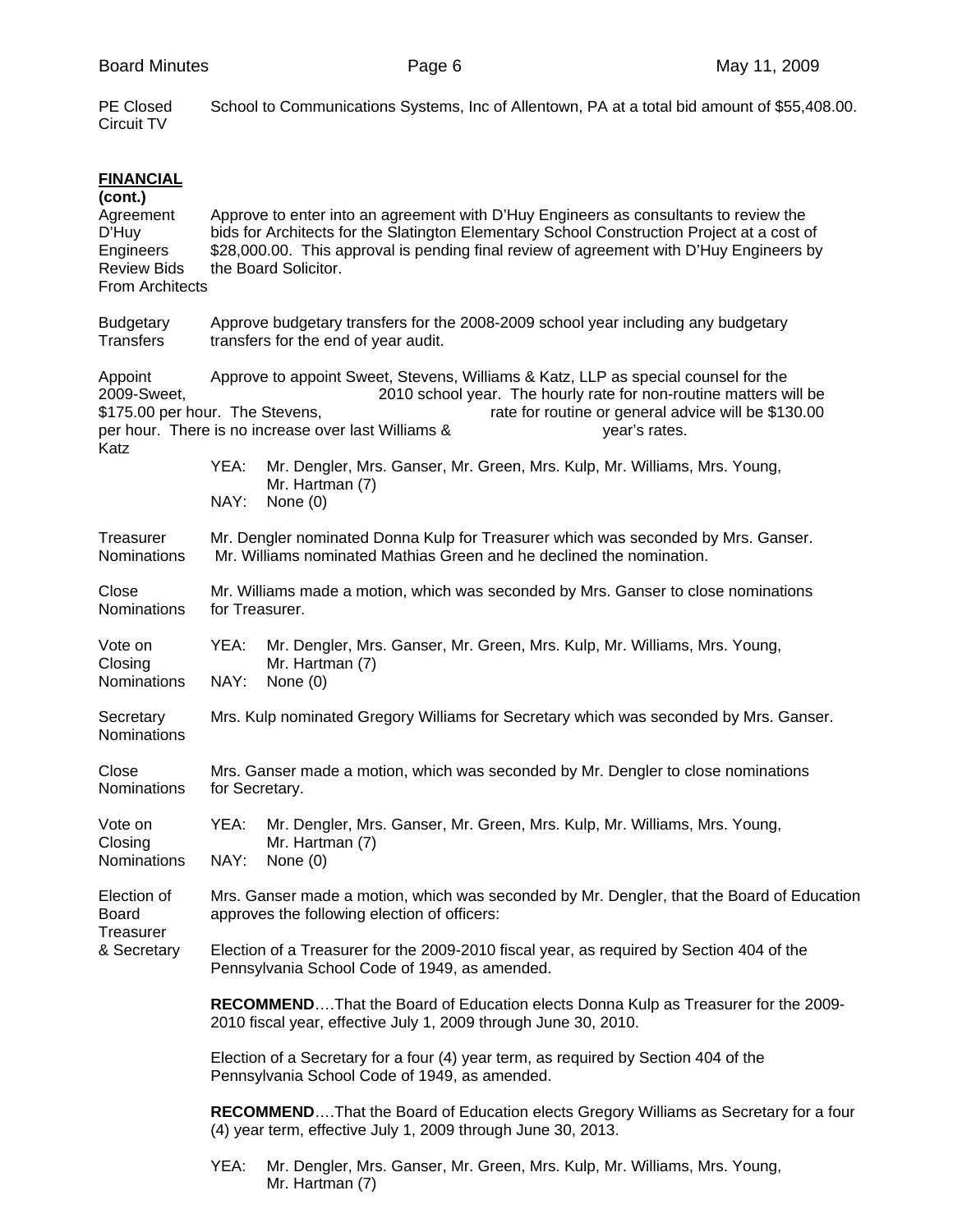**FINAL**

**2009-2010**

NAY: None (0)

**CORR-** Mr. Williams stated that Board members received an invitation to attend the joint office **ESPON-** opening of Senator Argall and Representative Harhart. They also received information on the **DENCE** Senior Awards Night and Graduation.

**INFOR-** Minutes of the Lehigh Career & Technical Institute Joint Operating Committee meeting held **MATION** on March 25, 2009 and the LCTI Director's Report for April 2009.

> Minutes of the Carbon Lehigh Intermediate Unit 21 Board of Directors meeting held on March 16, 2009.

Clerical Mr. Hartman stated that he received a letter from Rhonda Frantz asking to have a meet & Request discuss for the clerical group salary and benefits package. Their current agreement ends For Meet June 30, 2009. Mr. Hartman appointed Mrs. Kulp and Mrs. Ganser to meet and negotiate & Discuss with the clerical staff.

**ADOPTION** Mrs. Ganser made a motion, which was seconded by Mr. Dengler, that the Board of Education **OF** adopts the proposed general fund final budget of the Northern Lehigh School District **PROPOSED** for the 2009-2010 school year in the amount of \$28,958,961.00.

**BUDGET** The preliminary budget is adopted with a .6 mill increase for Lehigh County and a .6 **FOR** mill increase for Northampton County.

**AND** Authorize the Secretary to publish a Legal Advertisement notifying every resident or **LEGAL** inhabitant within the territorial limits of the school district of Northern Lehigh attaining **NOTICE** eighteen (18) years of age, and every resident or inhabitant in said school district to notify the proper Per Capita Tax Enumerator within twelve (12) months of his or her becoming a resident or inhabitant, in accordance with the School Laws of Pennsylvania, Section 680, as amended June 16, 1972, Act 138. The assessors to contact are as follows:

| <b>BOROUGH OF WALNUTPORT</b> | Annette Lacko - Borough Secretary<br>Walnutport Borough Building<br>417 Lincoln Ave. Walnutport, PA 18088<br>610-767-1322    |
|------------------------------|------------------------------------------------------------------------------------------------------------------------------|
| <b>WASHINGTON TOWNSHIP</b>   | Joann Ahner - Township Secretary<br>Washington Township Municipal Building<br>PO Box 27, Slatedale, PA 18079<br>610-767-8108 |
| <b>BOROUGH OF SLATINGTON</b> | Joan Cheesbrough - Assistant Secretary<br>125 South Walnut Street<br>Slatington, PA 18080<br>610-767-2131                    |

Mr. Williams wanted to publically thank Mr. Michael and Mr. Melber for their hard work on the budget and doing what was directed by the Board of Education. They said this year was a very smooth process.

 ROLL CALL: YEA: Mr. Dengler, Mrs. Ganser, Mrs. Kulp, Mr. Williams, Mrs. Young, Mr. Hartman (6) NAY: Mr. Green (1) Motion carried.